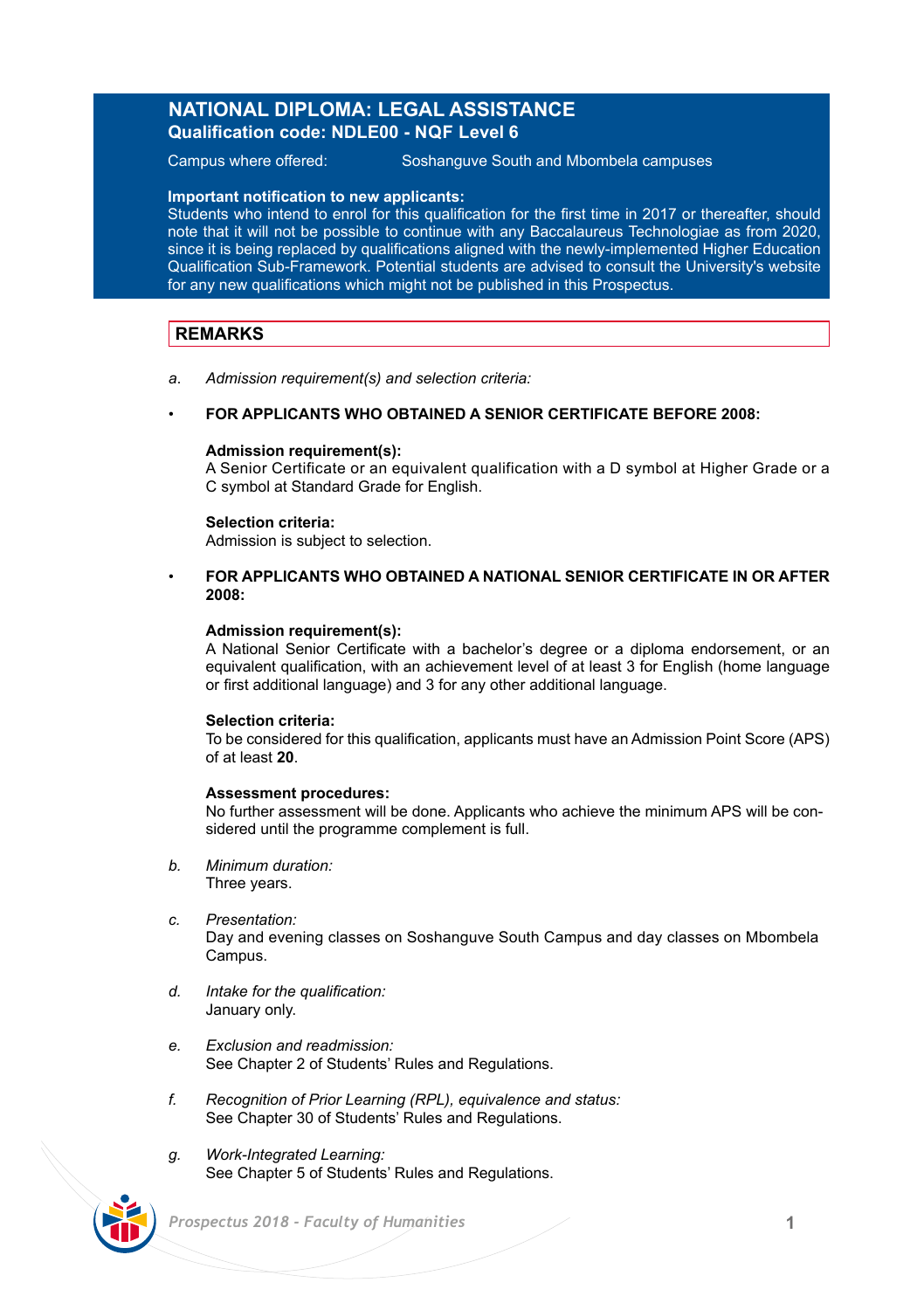*h. Subject credits:*

Subject credits are shown in brackets after each subject.

Key to asterisks:

Information does not correspond to information in Report 151. (Deviations approved by the Senate in August 2005.)

# **CURRICULUM**

| <b>FIRST YEAR</b>                          |                                                                                                                                                     |                                              |                                                                                                                                              |  |  |
|--------------------------------------------|-----------------------------------------------------------------------------------------------------------------------------------------------------|----------------------------------------------|----------------------------------------------------------------------------------------------------------------------------------------------|--|--|
| CODE                                       | <b>SUBJECT</b>                                                                                                                                      | <b>CREDIT</b>                                | <b>PREREQUISITE SUBJECT(S)</b>                                                                                                               |  |  |
| LLS100T                                    | Language and Life Skills                                                                                                                            | (0, 125)                                     |                                                                                                                                              |  |  |
| <b>FIRST SEMESTER</b>                      |                                                                                                                                                     |                                              |                                                                                                                                              |  |  |
| LGP10AT<br>MCL10AT<br>PRW10AT              | Legal Practice for Paralegals IA<br>Mercantile Law for Paralegals IA<br>Practical Private Law for Paralegals IA                                     | (0, 125)<br>(0, 125)<br>(0, 125)             |                                                                                                                                              |  |  |
| <b>SECOND SEMESTER</b>                     |                                                                                                                                                     |                                              |                                                                                                                                              |  |  |
| CLS101T<br>LGP10BT<br>MCL10BT<br>PRW10BT   | Computing for Legal Assistants I<br>Legal Practice for Paralegals IB<br>Mercantile Law for Paralegals IB<br>Practical Private Law for Paralegals IB | (0, 125)<br>(0, 125)<br>(0, 125)<br>(0, 125) |                                                                                                                                              |  |  |
| TOTAL CREDITS FOR THE FIRST YEAR:<br>1,000 |                                                                                                                                                     |                                              |                                                                                                                                              |  |  |
| <b>SECOND YEAR</b>                         |                                                                                                                                                     |                                              |                                                                                                                                              |  |  |
| CODE                                       | <b>SUBJECT</b>                                                                                                                                      | <b>CREDIT</b>                                | <b>PREREQUISITE SUBJECT(S)</b>                                                                                                               |  |  |
| LLA110T<br>PCL110T                         | Labour Law I<br>Practical Criminal Law for Paralegals I                                                                                             | (0, 150)<br>(0, 150)                         |                                                                                                                                              |  |  |
| <b>FIRST SEMESTER</b>                      |                                                                                                                                                     |                                              |                                                                                                                                              |  |  |
| DMV101T<br>LGP20AT                         | Delicts and Motor Vehicle Accidents I<br>Legal Practice for Paralegals IIA                                                                          | (0, 100)<br>(0, 125)                         | Legal Practice for Paralegals IA<br>Legal Practice for Paralegals IB                                                                         |  |  |
| MCL20AT                                    | Mercantile Law for Paralegals IIA                                                                                                                   | (0, 125)                                     | Mercantile Law for Paralegals IA<br>Mercantile Law for Paralegals IB                                                                         |  |  |
| <b>SECOND SEMESTER</b>                     |                                                                                                                                                     |                                              |                                                                                                                                              |  |  |
| DRS101T<br>LGP20BT                         | Dispute Resolution I<br>Legal Practice for Paralegals IIB                                                                                           | (0,050)<br>(0, 125)                          | Legal Practice for Paralegals IA<br>Legal Practice for Paralegals IB<br>Mercantile Law for Paralegals IA<br>Mercantile Law for Paralegals IB |  |  |
| MCL20BT                                    | Mercantile Law for Paralegals IIB                                                                                                                   | (0, 125)                                     |                                                                                                                                              |  |  |
| WFL101T                                    | Welfare Law I                                                                                                                                       | (0,050)                                      |                                                                                                                                              |  |  |
|                                            | TOTAL CREDITS FOR THE SECOND YEAR:                                                                                                                  | 1.000                                        |                                                                                                                                              |  |  |

**THIRD YEAR CODE SUBJECT CREDIT PREREQUISITE SUBJECT(S)** CIT100T Civil Practice I (0,150)

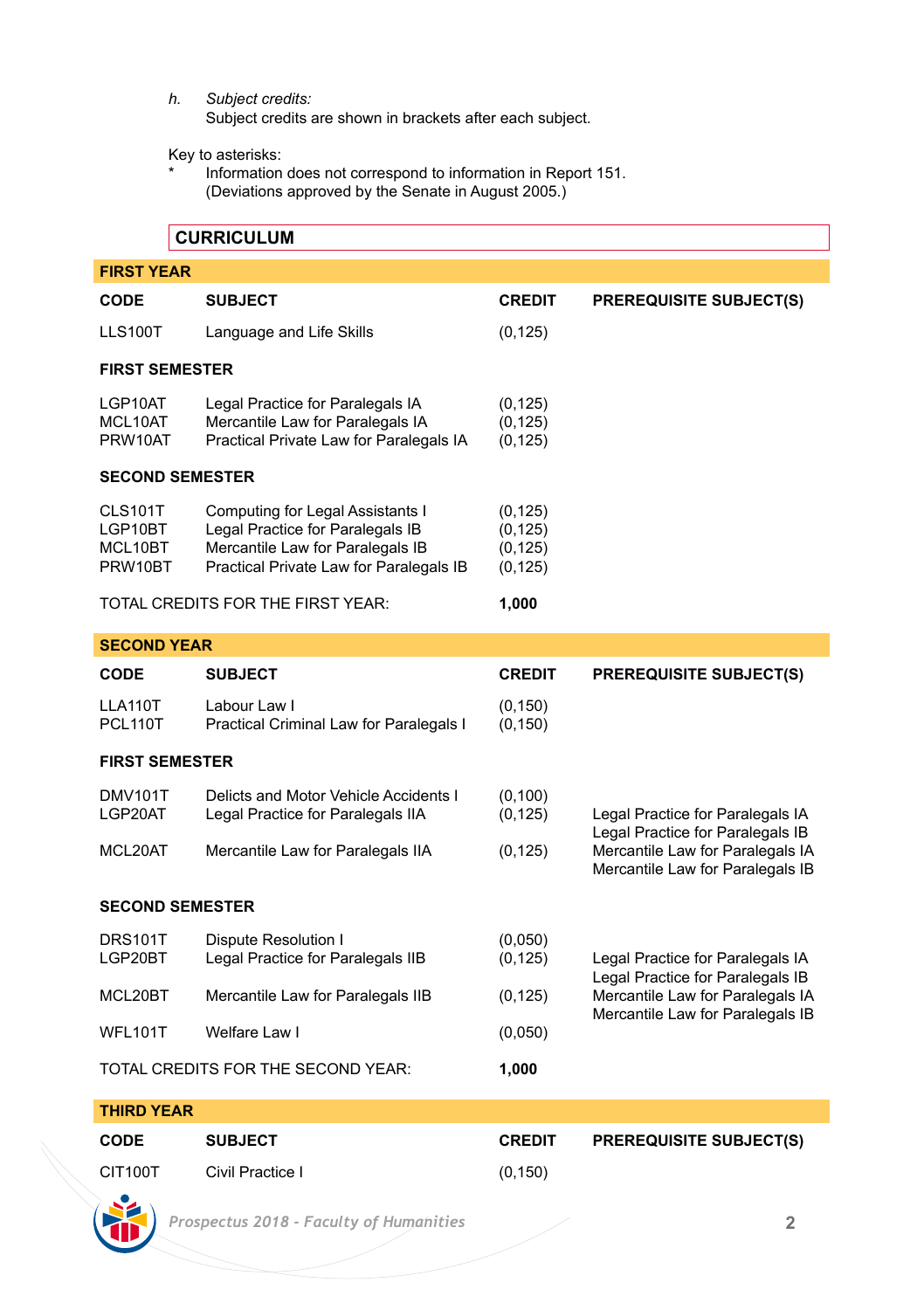|                                      |                                                                                            |                                     | Mercantile Law for Paralegals IIB                                      |
|--------------------------------------|--------------------------------------------------------------------------------------------|-------------------------------------|------------------------------------------------------------------------|
| <b>FIRST SEMESTER</b>                |                                                                                            |                                     |                                                                        |
| EXP1LAS                              | Work-Integrated Learning (offered in the<br>first or second semester)                      | (0,000)                             |                                                                        |
| EXP1LAR                              | Work-Integrated Learning (re-registration) (0,000)                                         |                                     |                                                                        |
| LGP30AT                              | (offered in the first or second semester)<br>Legal Practice for Paralegals IIIA            | (0, 125)                            | Legal Practice for Paralegals IIA<br>Legal Practice for Paralegals IIB |
| LRW101T<br>PLP10AT<br><b>SMB111T</b> | Legal Research and Writing I<br>Practical Law: Procedure IA<br>Small Business Management I | (0, 100)<br>(0, 100)<br>$(0,050)^*$ |                                                                        |
| <b>SECOND SEMESTER</b>               |                                                                                            |                                     |                                                                        |
| LGP30BT                              | Legal Practice for Paralegals IIIB                                                         | (0, 125)                            | Legal Practice for Paralegals IIA                                      |
| PLP10BT                              | Practical Law: Procedure IB                                                                | (0, 100)                            | Legal Practice for Paralegals IIB                                      |
|                                      | TOTAL CREDITS FOR THE THIRD YEAR:                                                          | 1,000                               |                                                                        |
|                                      | TOTAL CREDITS FOR THE QUALIFICATION:                                                       | 3,000                               |                                                                        |

# **SUBJECT INFORMATION (OVERVIEW OF SYLLABUS)**

The syllabus content is subject to change to accommodate industry changes. Please note that more detailed syllabus is available at the Department or in the study guide that is applicable to a particular subject. On 27 September 2017, the syllabus content was defined as follows:

## **C**

### **CIVIL PRACTICE I (CIT100T) 1 X 3-HOUR PAPER** *(Subject custodian: Department of Law)*

National Credit Act, 2005 (Act No. 34 of 2005). Different courts and their jurisdiction. Functions of the Clerk of the Court and the Sheriff. Debt collection Process (undefended matters). Students learn to complete all the relevant documents/pleadings. Abandonment of part of a claim. Amendment of summons before and after service. Prescription of debts. Edictal citation. The theory and drafting of pleadings in defended matters from Notice to Defend till the trial. Motion court proceedings. Function and duties of tax master. Draft bills of cost on all scales. (Total tuition time: ± 92 hours)

### **COMPUTING FOR LEGAL ASSISTANTS I (CLS101T) CONTINUOUS ASSESSMENT** *(Subject custodian: End User Computing Unit)*

Students have to acquire theoretical knowledge (computing fundamentals) and practical skills as end-users in operating systems and MS Office Suite applications (MS Word, MS Excel and MS PowerPoint) on an introductory level. Students will do online and computer- based tests. The modules are mapped with SAQA and IC3 Essential Skills for Digital Literacy (international certification). (Total tuition time: ± 40 hours)

# **D**

### **DELICTS AND MOTOR VEHICLE ACCIDENTS I (DMV101T) 4X 3-HOUR PAPER** *(Subject custodian: Department of Law)*

Introduction to law of delict. Elements constituting a delict and possible defences. Delictual remedies. Liability without fault. Introduction to motor vehicle accidents. Application of the Road Accident Fund Act, 1996 (Act No. 56 of 1996) (including the Amendment Act, 2005 (Act No. 19 of 2005)) to motor vehicle accident claims. The Road Accident Fund`s liability. Preparation and submission of claims to the Road Accident Fund. Hit and run claims. Road Accident Benefit Scheme. (Total tuition time: ± 42 hours)

# *Prospectus 2018 - Faculty of Humanities* **3**

MCL300T Mercantile Law for Paralegals III (0,250) Mercantile Law for Paralegals IIA

| I | <sup>2</sup> rospe |
|---|--------------------|
|   |                    |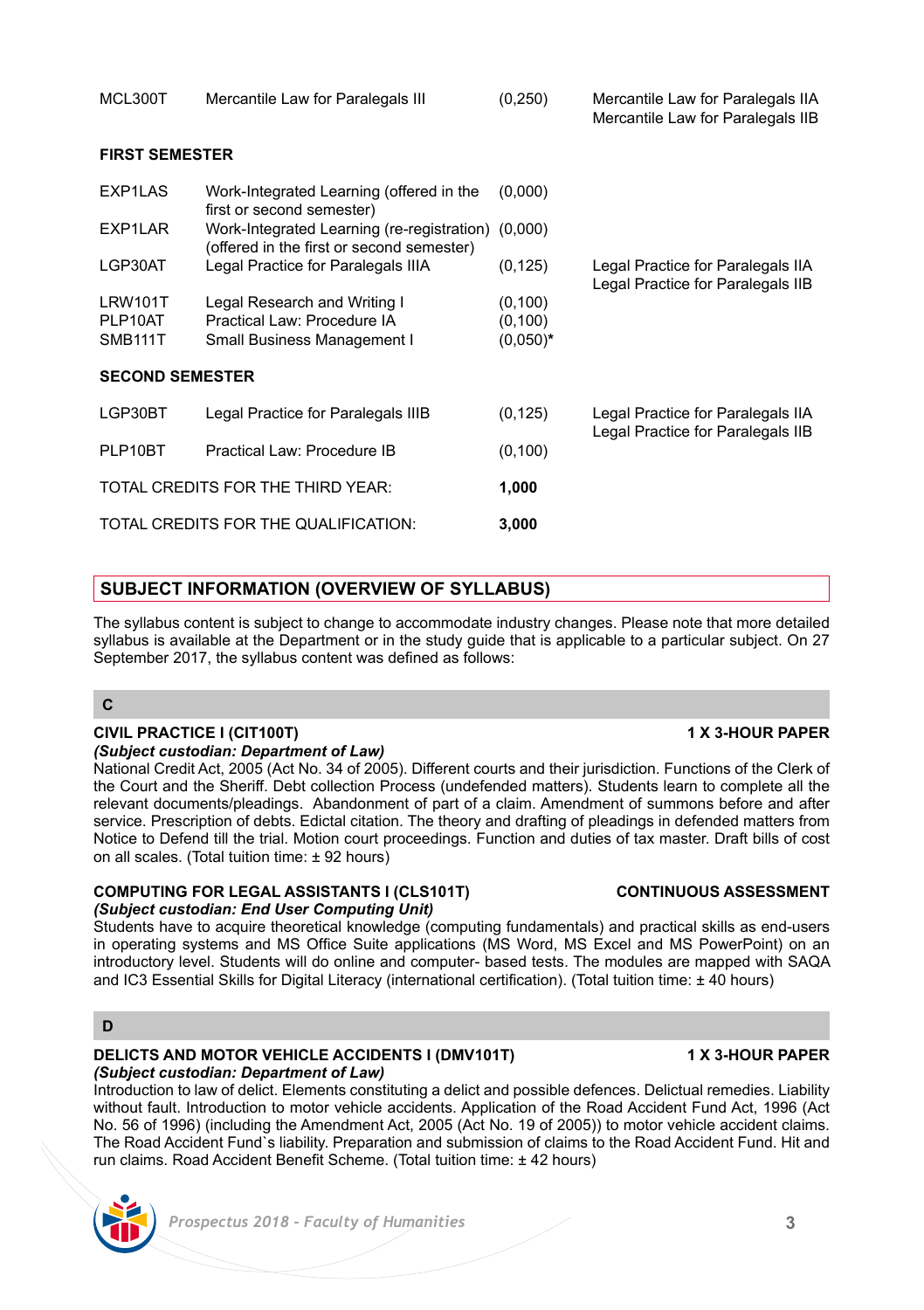# **DISPUTE RESOLUTION I (DRS101T)** 1 1 A 2-HOUR PAPER

*(Subject custodian: Department of Law)*

Introduction to dispute resolution in South Africa. Different types of disputes, comparison between different dispute resolution structures, conciliation process, arbitration process, facilitation, awards and their effects, enforcement of awards, settlement agreements and the drafting thereof, dispute resolution under the Labour Relations Act, 1995 (Act No. 66 of 1995), and under the Arbitration Act, 1965 (Act No. 62 of 1965). (Total tuition time: ± 42 hours)

**L**

### **LABOUR LAW I (LLA110T) 1 X 3-HOUR PAPER** *(Subject custodian: Department of Law)*

Sources of law. The common law contract of employment. Basic Conditions of Employment Act, 1997 (Act No. 75 of 1999). Skills Development Act, 1998 (Act No. 97 of 1998), Unemployment Insurance Act, 2001 (Act No. 63 of 2001) , Employment Equity Act, 1998 (Act No. 55 of 1998), Protected Disclosures Act, 2000 (Act No. 26 of 2000), Occupational Health and Safety Act, 1993 (Act No. 85 of 1993), Compensation for Occupational Injuries and Diseases Act, 1993 (Act No. 130 of 1993), Unfair dismissals, unfair labour practice, temporary employment services, transfer of contract of employment, forms of industrial action, labour relations in the public sector, collective bargaining. (Total tuition time: ± 92 hours)

## **LANGUAGE AND LIFE SKILLS (LLS100T) 1 X 3-HOUR PAPER**

# *(Subject custodian: Department of Applied Languages)*

English usage. Concepts in communication. Perception and communication. Reading and writing skills. Effective speaking and listening skills. Interviewing. Writing skills. Concise communication (telephone usage, fax usage, memos). Reports and statements. Business correspondence. (Total tuition time: ± 30 hours)

# **LEGAL PRACTICE FOR PARALEGALS IA (LGP10AT) 1 X 3-HOUR PAPER**

## *(Subject custodian: Department of Law)*

The legal profession, attorney's office, communication and correspondence, trust and business bank accounts, South African judiciary, civil court documents and procedure, debt collections (an overview), solvent and deceased estates (an overview) conveyancing (an overview), legal instruments and notarial documents. (Total tuition time: ± 46 hours)

# **LEGAL PRACTICE FOR PARALEGALS IB (LGP10BT) 1 X 3-HOUR PAPER**

## *(Subject custodian: Department of Law)*

The Attorneys Act, 1979 (Act No. 53 of 1979) and other requirements (an overview). Financial transactions and trust and business account concepts. Entering of the following transactions in the cash books, ledgers and journals: cash transactions, fees and disbursements, goods on credit, bail applications, section 78(2A) investments, transfer of funds from clients' trust accounts to clients' business accounts, collection commission and allowances to correspondents. Balancing of cash books and ledgers. (Total tuition time: ± 46 hours)

### **LEGAL PRACTICE FOR PARALEGALS IIA (LGP20AT) 1 X 3-HOUR PAPER (OPEN BOOK)** *(Subject custodian: Department of Law)*

Introduction to conveyancing. Parties involved in preparing and registering deeds. The procedure for registering deeds. The drawing/completion of the following transfer documents: deeds cover, pro rata statement of account to purchaser, final statements of account to purchaser and seller. General power of attorney to transfer. (Total tuition time: ± 46 hours)

# **LEGAL PRACTICE FOR PARALEGALS IIB (LGP20BT) 1 X 3-HOUR PAPER (OPEN BOOK)**

## *(Subject custodian: Department of Law)*

The general transfer. Estate transfers. Subdivision and partitioning of land. Mortgage bonds. Substituted title deeds. Sectional title deeds. The drawing/completion of the following transfer documents: Deed of transfer, section 45(1) applications, mortgage bonds, consent to cancel mortgage bonds. (Total tuition time: ± 46 hours)

# **LEGAL PRACTICE FOR PARALEGALS IIIA (LGP30AT) 1 X 3-HOUR PAPER**

*(Subject custodian: Department of Law)*

Property law, constitutional property law, ownership, possession and ownership. (Total tuition time: ± 46 hours)

### **LEGAL PRACTICE FOR PARALEGALS IIIB (LGP30BT) 1 X 3-HOUR PAPER** *(Subject custodian: Department of Law)*

Testate and Intestate succession. Administration of a deceased estate. Duties of executor. Liquidation and distribution account. (Total tuition time: ± 46 hours)

## *Prospectus 2018 - Faculty of Humanities* **4**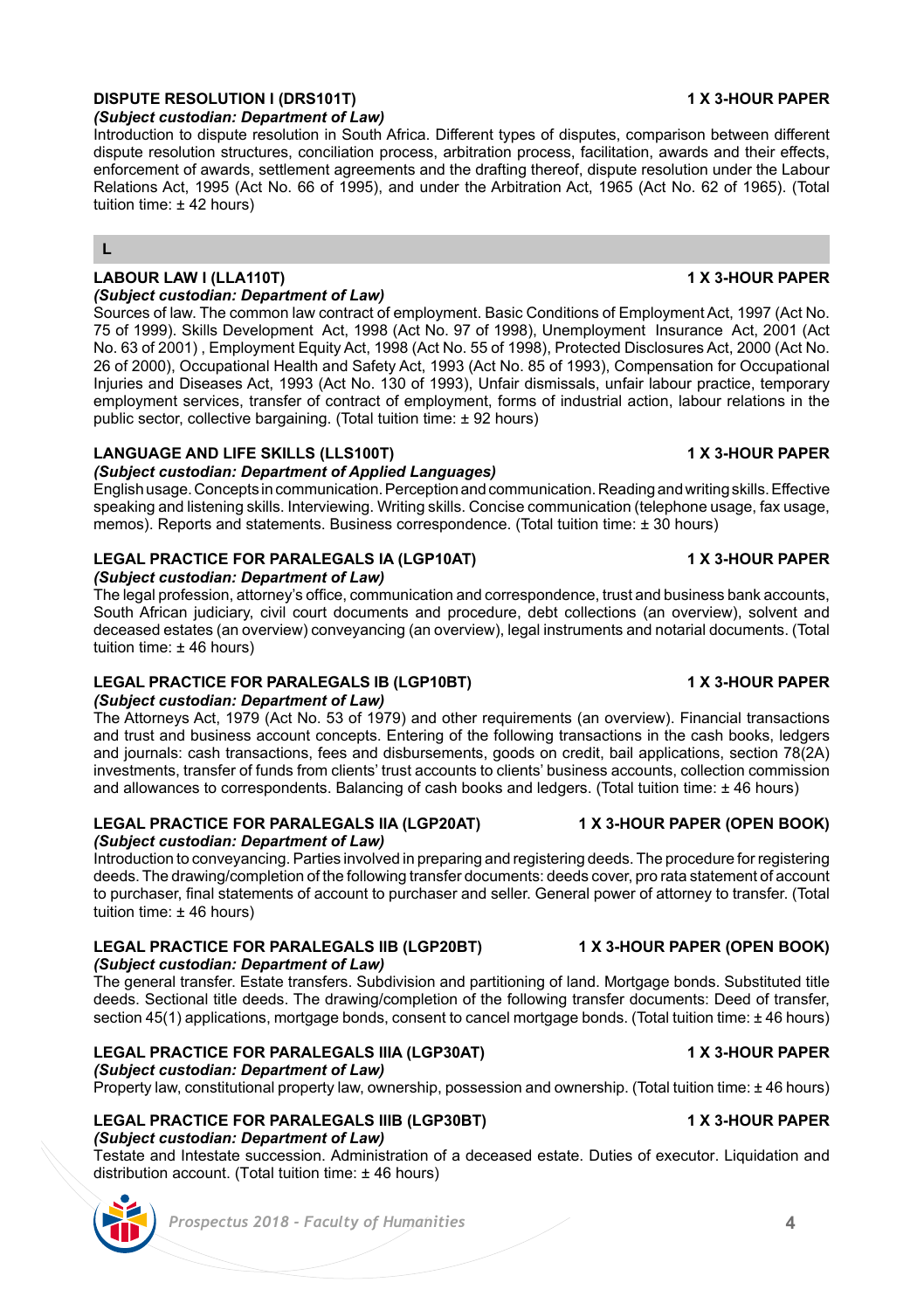# **LEGAL RESEARCH AND WRITING I (LRW101T) CONTINUOUS ASSESSMENT**

## *(Subject custodian: Department of Law)*

Generic research competencies including research methodology, legal research, computer research skills and computer literacy. Topic selection and writing of a research project is required. (Total tuition time: ± 46 hours)

## **M**

# **MERCANTILE LAW FOR PARALEGALS IA (MCL10AT) 1 X 3-HOUR PAPER**

*(Subject custodian: Department of Law)*

Introduction to the South African Legal system. General principles of law of contracts. (Total tuition time: ± 46 hours)

## **MERCANTILE LAW FOR PARALEGALS IB (MCL10BT) 1 X 3-HOUR PAPER**

*(Subject custodian: Department of Law)*

Specific contracts: contract of sale, agency, surety and lease agreement, insurance contracts, employment contract, specific commercial transactions. National Credit Act, 2005 (Act No. 34 of 2005) and Consumer Protection Act, 2014 (Act No. 19 of 2014). (Total tuition time: ± 46 hours)

## **MERCANTILE LAW FOR PARALEGALS IIA (MCL20AT) 1 X 3-HOUR PAPER**

*(Subject custodian: Department of Law)*

General principles of company law. Corporate governance and the King Report. Introduction and forms of business undertakings. Registration of business and other formalities. Legal personality of a company. Types of companies. Company groupings. Capacity and representation of companies. Pre-incorporation contracts. Transparency, accountability and integrity of companies. General meetings and company meetings. Company directors. Share capital. Shares, shareholdership and membership. The offer and the transfer of shares. Capitalization of profit companies. Re-organisation, arrangements, mergers, amalgamation and take-overs. Company auditors. Business rescue in companies. Remedies and enforcement in companies. Regulatory agencies. Winding-up, dissolution and deregistration of companies.(Total tuition time: ± 46 hours)

## **MERCANTILE LAW FOR PARALEGALS IIB (MCL20BT) 1 X 3-HOUR PAPER**

*(Subject custodian: Department of Law)* General features of partnerships. The legal nature of a partnership. Partnership as a business form. Internal relations in partnerships. External relations in partnerships. Dissolution of partnerships. The formation and conversions of close corporations. The close corporation`s membership and member's interest. Internal and external relations of close corporations. The personal liability of members for the debts of the corporation. Winding-up of close corporations. Introduction to trusts and business trusts. (Total tuition time: ± 46 hours)

### **MERCANTILE LAW FOR PARALEGALS III (MCL300T) 1 X 3-HOUR PAPER** *(Subject custodian: Department of Law)*

General Principles of taxation, meaning of gross income, calculation of normal tax payable by individuals/ personal income tax, factors used to determine whether amount is of income or capital, general deduction formula, taxation of retirement benefits, deduction of contributions to retirement funds, capital gains tax, estate duty, transfer duty, donations tax, VAT, small business tax, deductions. Law of insolvency, acts of insolvency, voluntary and compulsory surrender, effects of insolvency, impeachable dispositions, duties of the insolvent, duties of the trustees, insolvent partnerships, composition and rehabilitations, realization and distribution of insolvent estates, liquidation of companies, the Bill of Rights and Insolvency, insolvency ethics, cross-border insolvencies. (Total tuition time: ± 92 hours)

### **P**

## **PRACTICAL CRIMINAL LAW FOR PARALEGALS I (PCL110T) 1 X 3-HOUR PAPER**

(Subject custodian: Department of Law)

General Principles of criminal law, a detailed study of the elements of crime, general principles of specific crimes, criminal law in the context of the Bill of Rights. (Total tuition time: ± 92 hours)

### **PRACTICAL LAW: PROCEDURE IA (PLP10AT) 1 X 3-HOUR PAPER** *(Subject custodian: Department of Law)*

Rights of the accused, constitutional criminal procedure, a right to legal assistance, bail, procedure for lawful arrest, conduct of trial, appeal and review, prosecution of crime. (Total tuition time: ± 46 hours)